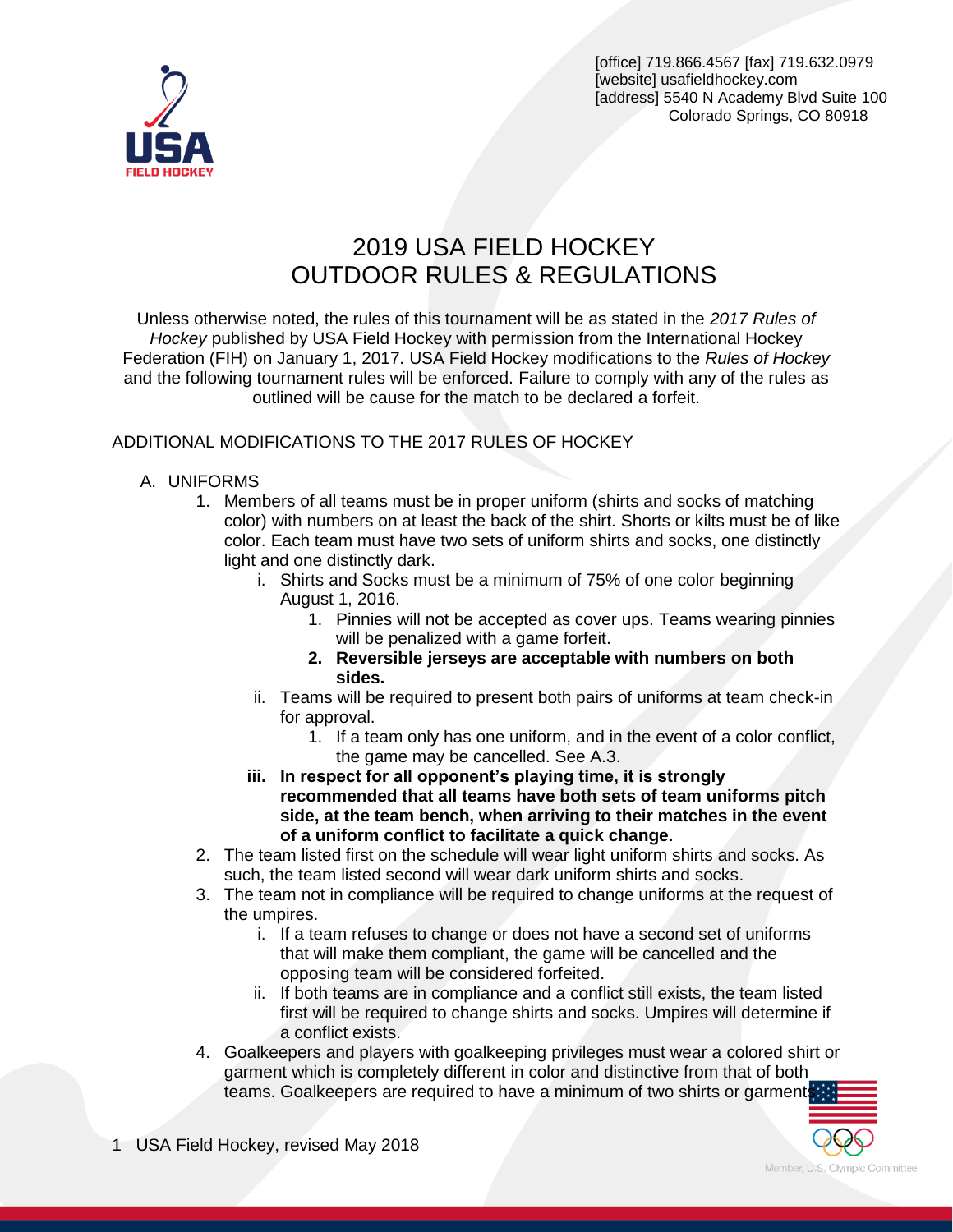with numbers on the back and that are of contrasting colors of each team beginning August 1, 2016.

- i. Clarification on "contrasting colors:" For example, a combination of shirts or garments that are Black/dark Blue or Yellow/Gold are not considered contrasting colors.
- 5. If the team has less than 9 players in proper uniform at the start of a match they will forfeit.
	- i. For 7 v 7 outdoor events if the team has less than 4 players in proper uniform at the start of a match they will forfeit.
- 6. All players under the age of 19 must wear a mouth guard properly while participating on the field of play. Failure to do so will be considered misconduct and penalized accordingly.
- 7. Field players are permitted to wear throughout a game only smooth preferably transparent or white but otherwise dark plain colored face mask which fits flush with the face, soft protective head covering or eye protection in the form of plastic goggles (i.e., goggles with a soft-covered frame and plastic lenses. A caged frame cannot be worn in the field of play.)
- 8. The captain must wear a distinctive arm-band or similar distinguishing article on an upper arm, shoulder or over socks. This is a requirement.
- 9. Registration wristbands (if provided) must be worn at all times by all participants (players and coaches) and be displayed to the umpire prior to the beginning of each game.
	- i. Players and coaches must report one minute prior to game start to line up for umpires to conduct wristband checks.
- B. ROSTERS
	- 1. Rosters are limited to 20 gender-specific athletes. **Each team must have a minimum of 11 players on their approved roster. Each team must also have 1 distinct coach per team to avoid coaching conflicts in game schedules.**
		- i. For 7 v 7 outdoor events rosters are limited to 12 gender-specific athletes. **Each team must have a minimum of 7 players on their approved roster. Each team must also have 1 distinct coach per team to avoid coaching conflicts in game schedules.**
		- ii. For showcase events (National Hockey Festival, The USA Field Hockey Showcase) a club team may roster up to 5 guest players in an 11 v 11 event.
			- 1. Rosters for 7 v 7 events can roster up to 3 guest players.
		- iii. For any Regional Club Championship / National Club Championship rosters are limited to 24 gender-specific athletes. Only 20 of the 24 rostered athletes are eligible to compete in each tournament for the entirety of the tournament. Each team must have a minimum of 11 players on their approved roster.
			- 1. The additional 4 rostered athletes cannot be played or used as substitutes at any point mid-tournament. Only a max of 20 athlete wristbands will be given to teams per event at check-in. However, these additional 4 athletes can be rostered so that they are eligible for the National Club Championship as replacement athletes, pending team qualification.
		- iv. Upon check-in for an event, if a team marks an athlete as not at competition but does not remove that athlete from the roster, that play may receive a wristband and participate if they arrive later during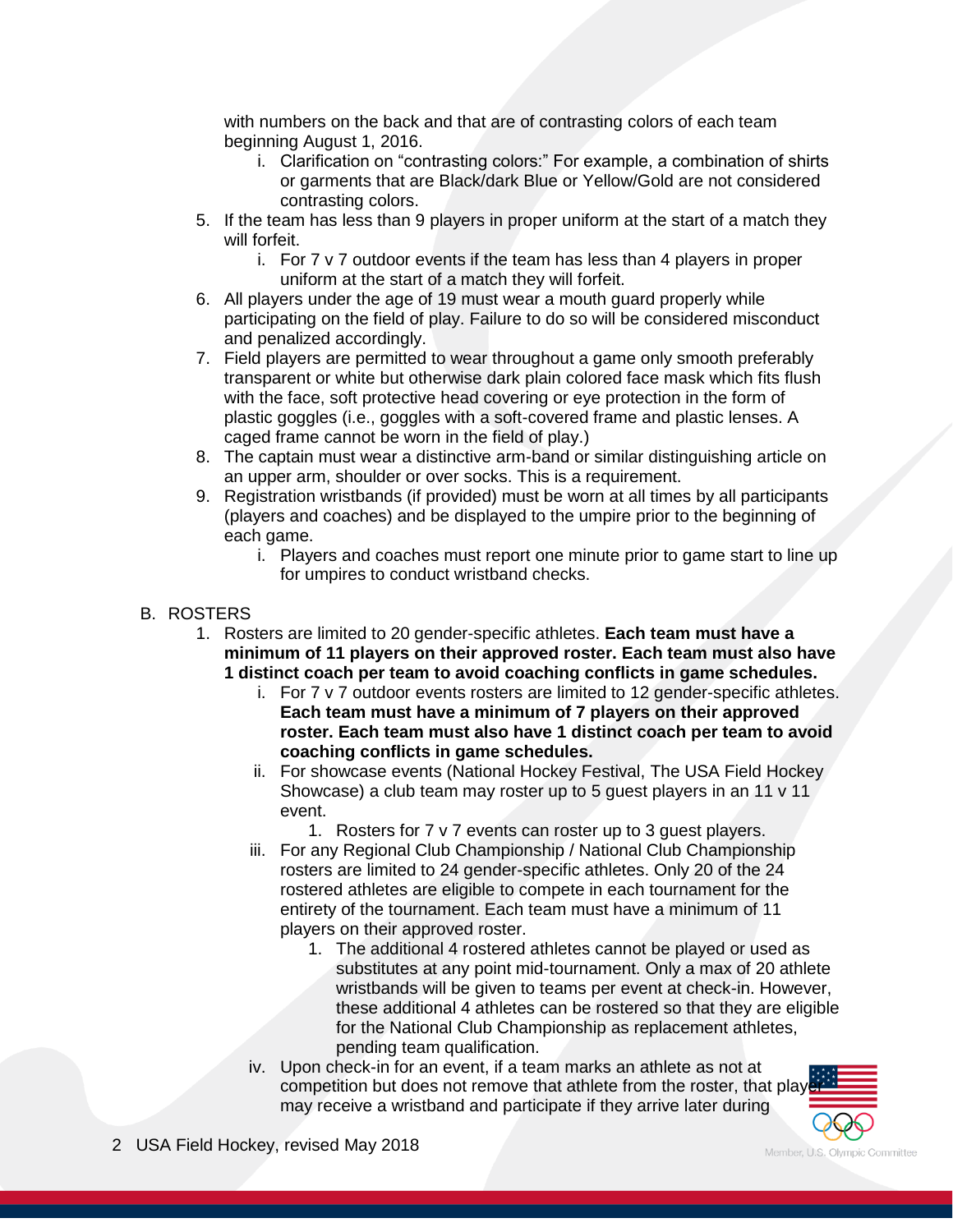competition. If a team removes an athlete from the roster at check-in, a wristband will not be provided for that athlete.

- 2. **Teams must have age appropriate players. Age is determined as of 12/31/2018 at 11:59pm.** Athletes may play up on a team in the next higher age division.
	- i. Players may play up two age divisions only with the written consent of a coach, this documentation must be given to USA Field Hockey for verification.
- 3. Only those players, who are on the approved roster at the time of registration, may play for the team who has her name on the roster.
- 4. The same team roster for any Regional Club Championship / National Club Championship must be used at the National Tournament. Exceptions will be made for documented injuries, illness or extenuating circumstances.
	- i. All athletes that participate at the Regional Club Championship / National Club Championship must be affiliated with that club.
- 5. An athlete may play for only one club and must be affiliated with this club according to the Club Affiliation policy.
	- **i. Clarification: For safety and health reasons, an individual player cannot play for more than one team during an event.**
	- **ii. Clarification: For safety and health reasons, an individual player cannot play for more than one team during the Regional Club Championships unless they are playing in a different age group on a separate weekend. The teams must be from the same club.**
- 6. Only one club team per age group in each Regional Club Championship event is permitted. The team must play in their designated Region, which is where majority of their current affiliated members reside.
- 7. If an athlete plays on more than one club team:
	- i. All games that the illegal player has participated in will be forfeited (see FORFEITS below);
- 8. Participants in Adult Divisions must be 19 years of age or older to participate. Exceptions will be made for post-high school players.
- 9. For any event with a Mixed (Co-Ed) Division, teams may have no more than 5 male field players on the field at any time.
	- i. For 7v7 competitions, teams may have no more than 3 male field players on the field at any time.
	- ii. Goalkeepers are considered gender neutral and do not count against the limit of male players on the field for Mixed Division competition.
- 10. Any team using an ineligible player shall forfeit the game in which the ineligible player was a participant and the ineligible player shall be immediately ejected from the tournament.
- 11. Any team an ineligible athlete participated on while deemed ineligible must forfeit all games played with the ineligible player.

# C. TEAM AREA & SUBSTITUTIONS

1. Players, Coaches and substitutes are under the jurisdiction of the umpires during the whole game, including any period of temporary or permanent suspension, and are therefore subject to the umpires' decisions under the *Rules of Hockey*. The umpires' jurisdiction extends through half-time periods and until the signed game card has been submitted to the official scorer.

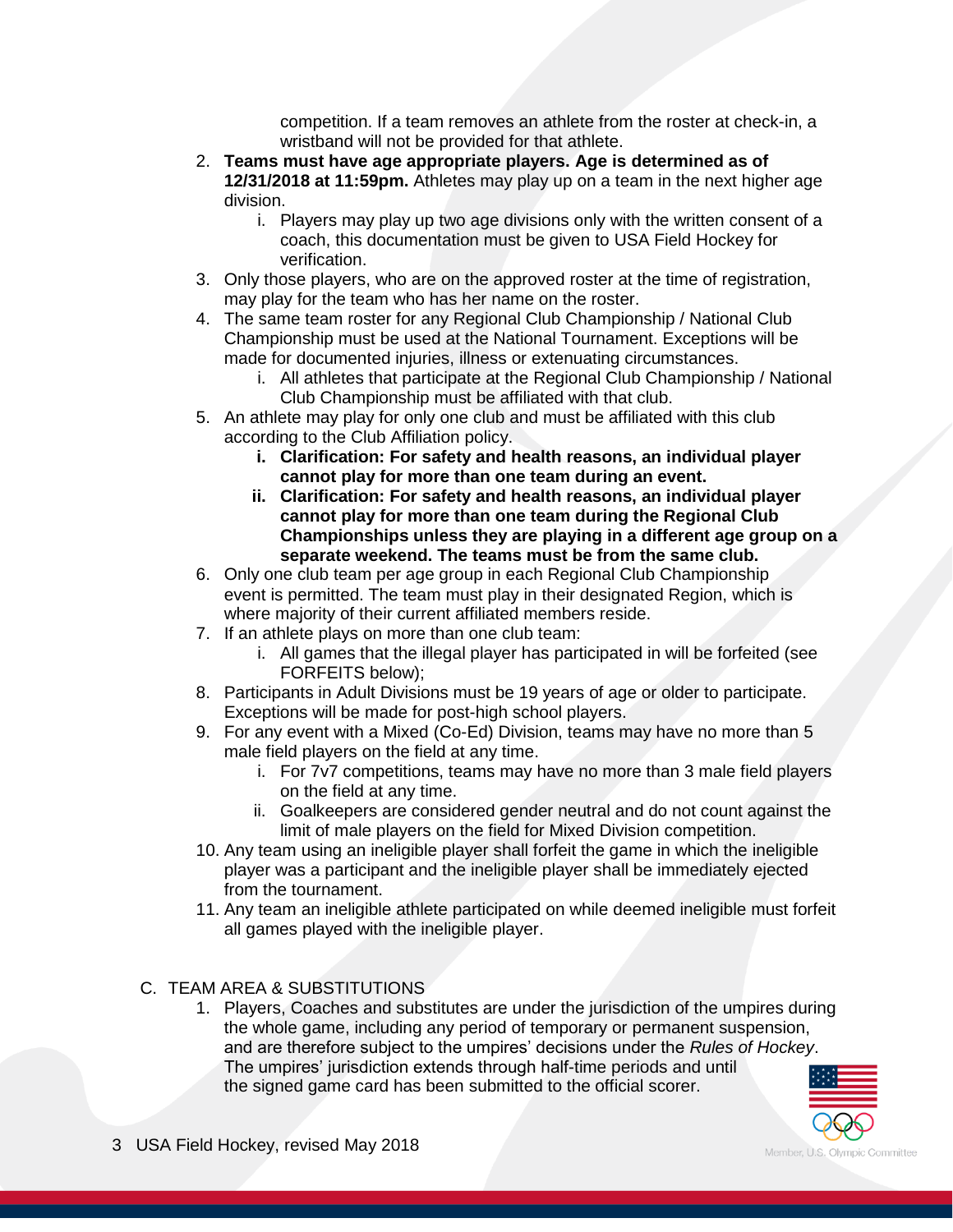- 2. The team listed first shall sit at the designated bench and defend the goal to the RIGHT of their bench as per facing the field.
- 3. The team listed second shall sit at the designated bench and defend the goal to the LEFT of their bench as per facing the field.
- 4. The players on any team who are not on the pitch shall sit on the team's bench as substitutes. Three coaches are allowed in each team's area and must not leave this area at any time. The team area is defined as the area 5 yards away from the sideline between the 23m line and the midfield line in front of the teams designated bench. No other persons or equipment will be allowed in the team/bench area.
- 5. Substitutions shall be made from the side of the pitch where the team benches are located within 3 meters of the center of the pitch. Players coming off the pitch shall also leave at the side where the benches are located.
- 6. Coaches who are suspended or have invalid memberships are not permitted to be in team areas under any circumstances. **Coaching activities of any kind will not be tolerated from coaches who are suspended or have invalid memberships until the suspension has been served or the membership has been validated.**
- D. SEEDING
	- 1. Teams will earn 3 points for a win, 1 point for a tie and 0 points for a loss.
	- 2. If, at the end of pool play, there is a tie in determining team placement, the following steps will be taken to break the tie:
		- i. Points
		- ii. Matches won
		- iii. Goal Differential
		- iv. Goals For
		- v. Head to Head Result
		- vi. Shoot-Out if time and space is available
			- 1. In the event that time and space ARE NOT available, a Coin Toss will determine placement unless both teams agree to share placement
	- 3. If more than two teams are involved after the initial full seeding process (i-v), then a ranking based upon the results of the matches among (only) them shall determine their respective position.
	- 4. In the event of a tie during crossover competition, the teams will go directly to the designated field and compete in a shoot-out. Refer to Shoot-out rules (Appendix 1) for further explanation.

Note: Section D above follows exactly to the FIH Tournament Regulations.

- E. DURATION OF PLAY
	- 1. USA Field Hockey will approve any and all formats of competition before the event begins.
	- 2. The team listed first on the schedule will have the first possession.
	- 3. Duration of games will be two periods of running 25 minutes unless otherwise noted.
		- i. Games at Championship events may be extended up to two periods of 35 minutes each at the discretion of USA Field Hockey and based on time constraints.

Member, U.S. Olympic Committee

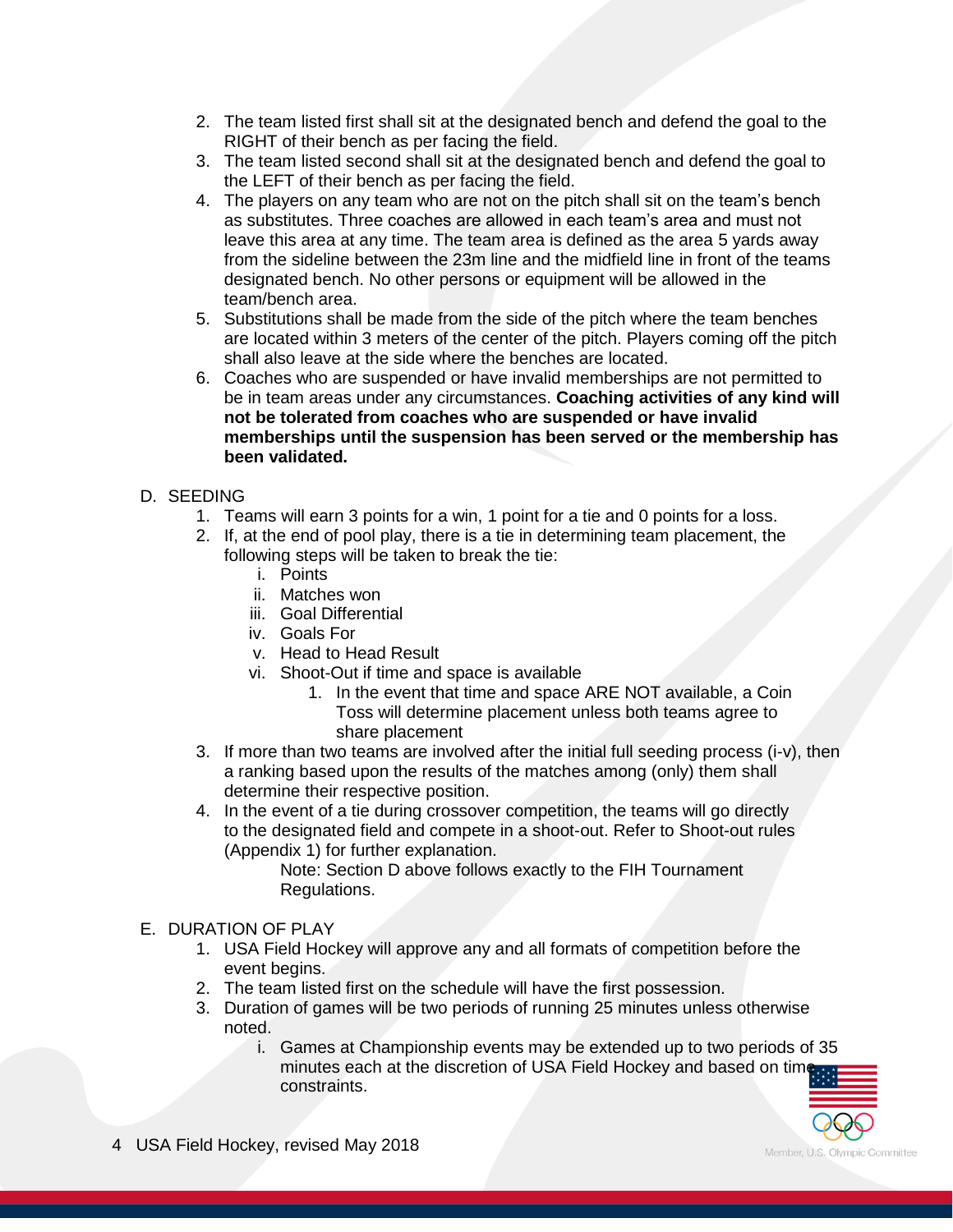- 4. Halftime will be 5 minutes unless otherwise noted. But, at no time will it be longer than 10 minutes.
- 5. Penalty corners or penalty strokes awarded before the end of the game or the half will be completed.
- 6. In addition to any electronic timing method, Umpires are also required to keep time.
- **7. There will be no team timeouts.**
- F. ARRIVAL TIME
	- 1. A match is official when both teams have a minimum of 9 players, in proper uniform, on the field, no later than 5 minutes after the official start time. The score of a forfeited game shall be 3-0 against the offending team, if neither team meets the required 9 player minimum at the 5-minute point, the score shall be 0-0.
		- i. For 7 v 7 events a match is official when both teams have a minimum of 4 players, in proper uniform, on the field, no later than 5 minutes after the official start time.
- G. RESULT CARDS
	- 1. The umpires will have the official Result Cards for each game unless a technical table is in place and operating accordingly.
	- 2. **At the conclusion of the game, the score will be written on the Result Card by the umpire with a numerical value.** All Result Cards must be verified and signed by each team's coach.
	- 3. After the coaches sign the Result Card, umpires verify and sign the Match Report.
	- 4. When the Result Card has been signed by the coach and umpires, the score of that game becomes official.
	- 5. A signed Results Card will not be changed (see additional rules regarding result cards in Appendix 2, Scoring Appeals).

# H. FORFEITS

- 1. A team forfeits a game if:
	- i. A team does not show up for the match;
	- ii. A team forfeits or is declared "forfeit";
	- iii. A team arrives more than 5 minutes after the match start time;
	- iv. A team does not have 9 players dressed in proper uniform on the pitch after the 5-minute grace period. 4 players for 7v7.
	- v. A team refuses or is not prepared to change uniforms as stated in Section A of this document;
	- vi. An ineligible player participates in the game;
	- vii. A suspended coach does not leave the game area within 1 minute of being suspended, does not report to the Tournament Table within 5 minutes after the game, and/or does not cease any and all team contact during the remainder of the game in which the offense occurred and the team's next scheduled game in that division;
	- viii. A team refuses to play or removes their team from the field of play for any reason.
- 2. If a game is forfeited:
	- i. A 3-0 win will be awarded to the opponent.
- I. MISCONDUCT

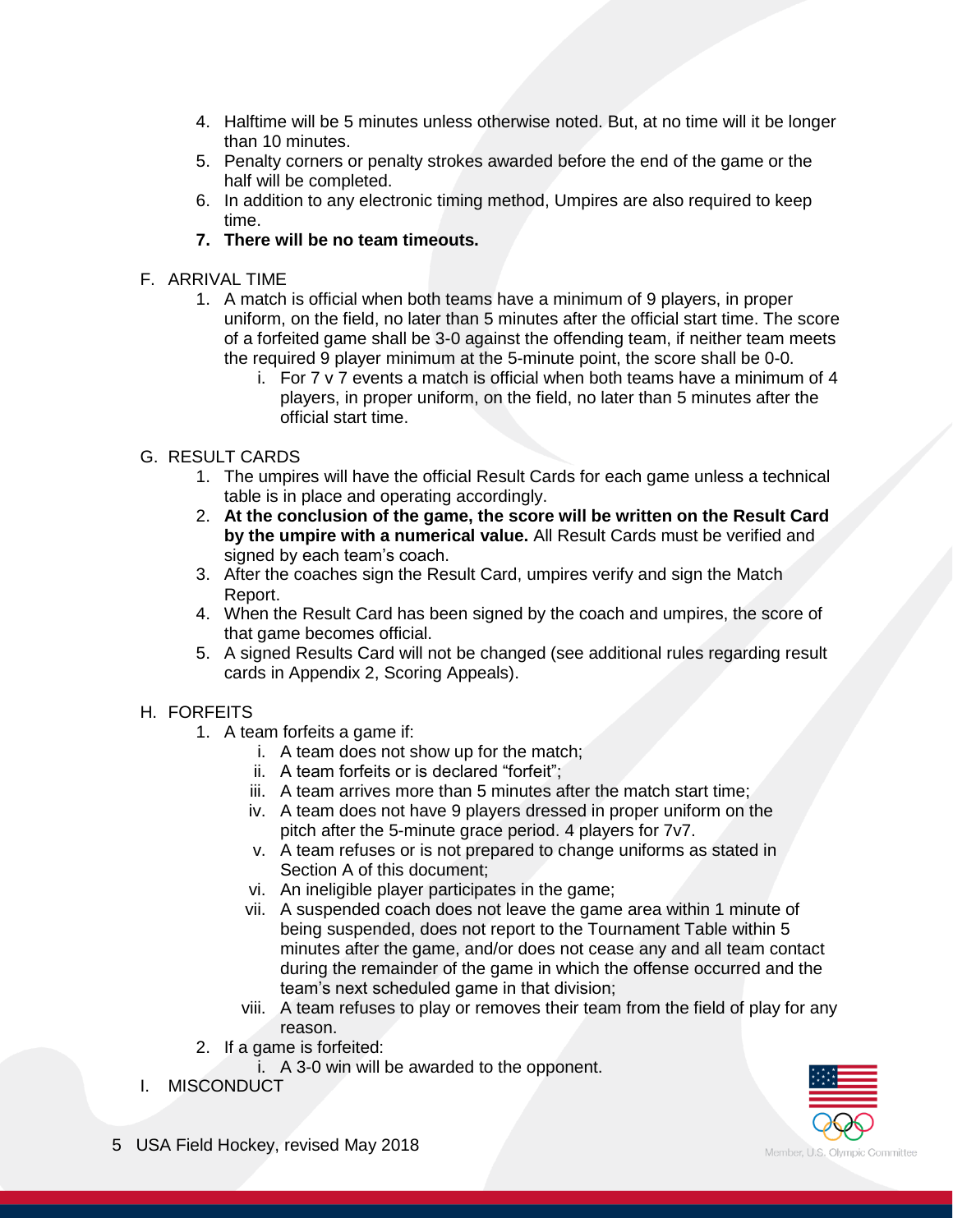- 1. Green and Yellow Cards will be administered as per the 2017 Rules of Hockey with no modification.
- 2. Any coach or team personnel may receive a Green or Red Card only. The team will not play short for any card awarded to a coach or team personnel. No Yellow Card suspension for a coach or team personnel.
- 3. Red Card: Player
	- i. When a player earns a red card, the team plays short and the suspended player sits with their teammates and will take no further part in the match.
	- ii. A player who earns a red card must report to the Tournament Table within 5 minutes of the end of the game during which the offense occurred. The player's tournament wristband is removed, if provided.
		- 1. Adult players over the age of 19 must leave the game area and remain away from the match until its completion.
	- iii. The red carded player is suspended for the remainder of the game in which the offense occurred AND the team's next scheduled game in that division.
	- iv. The team does not have to play short in the next scheduled game in that division (unless, of course, there is a suspension in that next scheduled game).
	- v. In the team's next schedule game in that division, the player red carded in the previous game should not be with the team in the team area (unless the player is under 19 years of age and adult supervision is not otherwise available).
	- **vi. In the event a player receives two red cards over the course of a tournament, they will be suspended from the remainder of the tournament.**
- 4. Red Card: Coach
	- i. A coach who earns a red card must leave the playing area within 1 minute (60 seconds) of the issuance of the card. The coach's tournament wristband will be removed, if provided. The coach cannot have any further contact in any way with the team for the duration of the match.
	- ii. A replacement coach is allowed. If a replacement coach is not immediately available, the captain may coach her team.
	- iii. The team does not play short when a coach is suspended.
	- iv. The team forfeits the game if the suspended coach does not leave the team area within 1 minute and/or does not cease any and all team contact during the remainder of the game in which the offense occurred.
	- v. A coach who has been permanently suspended from a match will also be suspended for the team's next scheduled game in that division.
	- vi. A coach who coaches multiple teams will not be able to participate in the tournament in any way until the suspension is served. Therefore, they will not be able to coach any other team in the tournament until a wristband has been re-issued after the suspension is served.
- J. RED CARDS: Administrative Procedures
	- 1. After the player's team has completed its next game, the player may return to the Tournament Table for a new tournament wristband.

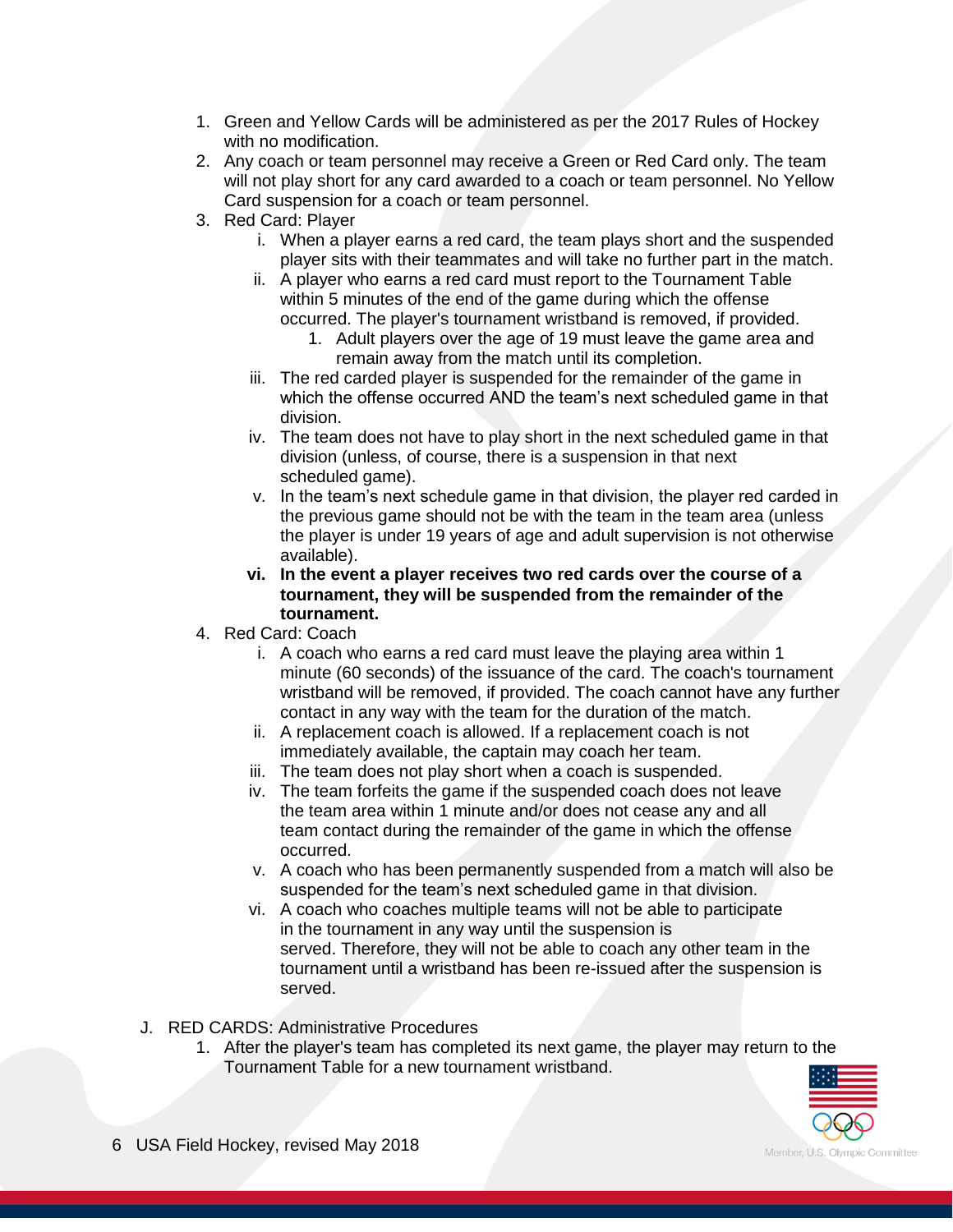- 2. After the coach's team has completed its next game, the coach may return to the Tournament Table for a new tournament wristband. A replacement coach can receive a temporary band for the team's next game.
- 3. Umpires will notify the Umpiring Manager of any red card issued immediately after the game in which it was issued.
- 4. Upon recommendation of the umpire, or based upon the severity of the infraction, USA Field Hockey will determine a red carded coach's/player's eligibility for further participation in the tournament beyond the one game suspension or in future tournaments.
	- i. If a coach is the recipient of two red cards in the same tournament they will be suspended from the tournament and will be suspended from all future USA Field Hockey events for 12-months (details continued below).
- 5. Upon receiving a red card, a coach will be in a 12-month "warning" period (beginning on the date the red card was received) in which they cannot receive a second red card without additional consequences. If any coach is the recipient of two red cards in a span of 12-months between infractions, they will not be permitted to coach at any USA Field Hockey event or sanctioned event for 12 months after the date the second red card was received.
- 6. Any team using a disqualified coach/player shall forfeit the game in which the disqualified coach/player was a participant and the disqualified coach/player shall be immediately ejected from the tournament.

# K. APPEALS PROCEDURE FOR GAME PROTESTS

- 1. Please refer to Appendix 2, SCORING APPEALS.
- 2. Game protests will not be allowed at any event.

# Appendix 1

# SHOOT-OUT COMPETITION

In a shoot-out competition, five players from each team take a one-on-one shoot-out alternately against a defender from the other team as set out in this Regulation. The shoot-out competition comprises all series of shoot-outs required to determine a result.

The following sets out both the playing Rules and the procedures to be followed:

- 1. If the shoot-out competition takes place after the end of a match, it shall take place immediately.
- 2. The respective Teams provide 5 players to take and 1 player to defend the shootouts from those on the approved roster except as excluded below. A player nominated to defend the shoot- outs can also be nominated to take a shoot-out. No substitutions / replacements are permitted during the shoot-out competition other than as specified below.
- 3. A player who is still serving a disciplinary suspension at the time the shoot-out competition takes place or has been excluded permanently (red card) during the match which leads to the shoot-out competition, cannot take part in that shoot-out competition. A player who has been warned (green card) or temporarily suspended (yellow card) may take part in the shoot-out competition even if the period of their suspension has not been completed at the end of the match.
- 4. A coin is tossed; the team which wins the toss has the choice to take or defend the
- 7 USA Field Hockey, revised May 2018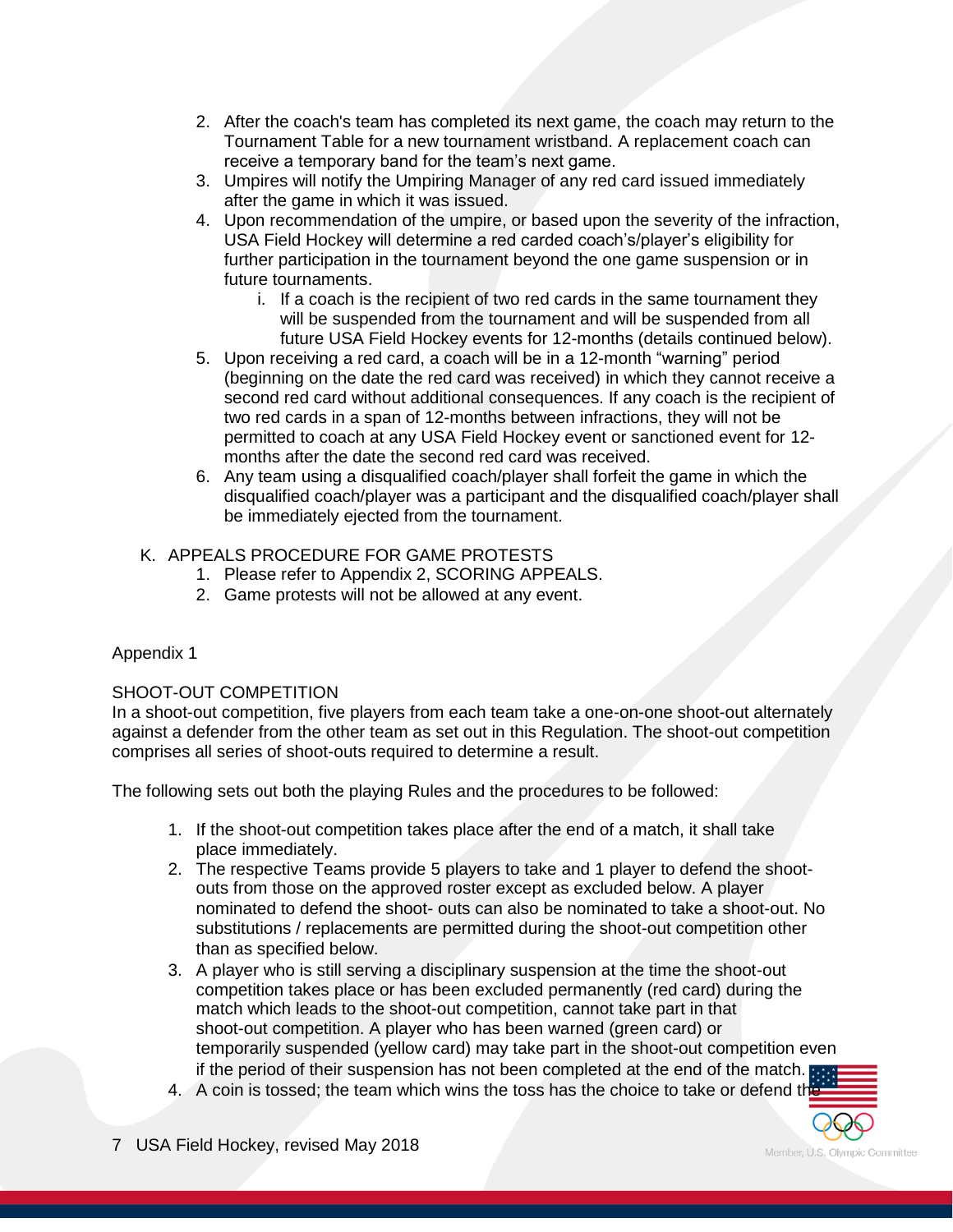first shoot-out.

- 5. All persons listed on the Match Report other than any player who has been excluded permanently (red card) during the match which leads to the shoot-out competition are permitted to enter the field of play outside the 23m area used for the shoot-out but must be at least 10 meters from the spot where the ball is placed at the start of the shoot-out.
- 6. The goalkeeper / defending player of the team taking a shoot-out shall wait on the back-line outside the circle.
- 7. A player taking or defending a shoot-out may enter the 23m area for that purpose.
- 8. Players taking a shoot-out and also defending the shoot-outs taken by opponents are allowed reasonable time to take off their protective equipment to take their shootout and subsequently to put back on their protective equipment.
- 9. 5 players from each team take a shoot-out alternately against the goalkeeper / defending player of the other team making a total of 10 shoot-outs.
- 10. Taking a shoot-out:
	- a. The goalkeeper/defending player starts on or behind the goal-line between the goal posts;
	- b. The ball is placed on the nearest 23m line opposite the center of the goal;
	- c. An attacker stands outside the 23m area near the ball;
	- d. The Umpire blows the whistle to start time;
	- e. An official at the technical table starts the clock;
	- f. The attacker and the goalkeeper/defending player may then move in any direction;
	- g. The shoot-out is completed when:
		- i. The 8 seconds has elapsed since the starting signal
		- ii. A goal is scored;
		- iii. The attacker commits an offence;
		- iv. The goalkeeper / defending player commits an unintentional offense inside or outside the circle in which case the shoot-out is re-taken by the same player against the same goalkeeper / defending player;
		- v. The goalkeeper/defending player commits an intentional offense inside or outside the circle in which case a penalty stroke is awarded and taken;
			- If a penalty stroke is awarded as a specific above, it can be taken and defended by an eligible player
		- vi. The ball goes out of play over the back-line or side-line; this includes the goalkeeper / defending player intentionally playing the ball over the back-line.
- 11. The team scoring the most goals (or ahead by more goals than the other team has untaken shoot-outs available) is the winner.
- 12. A player may be suspended by a yellow or red card but not by a green card during the shoot-out competition.
- 13. If during a shoot-out competition (including during any penalty stroke which is awarded) a player is suspended by a yellow or red card:
	- a. That player takes no further part in that shoot-out competition and, unless a goalkeeper / defending player, cannot be replaced;
	- b. The replacement for a suspended goalkeeper / defending player can only come from the 5 players of that team nominated to take part in the shoot-out competition:
		- i. The replacement goalkeeper / defending player is allowed reasonable
- 8 USA Field Hockey, revised May 2018

Member, U.S. Olympic Committee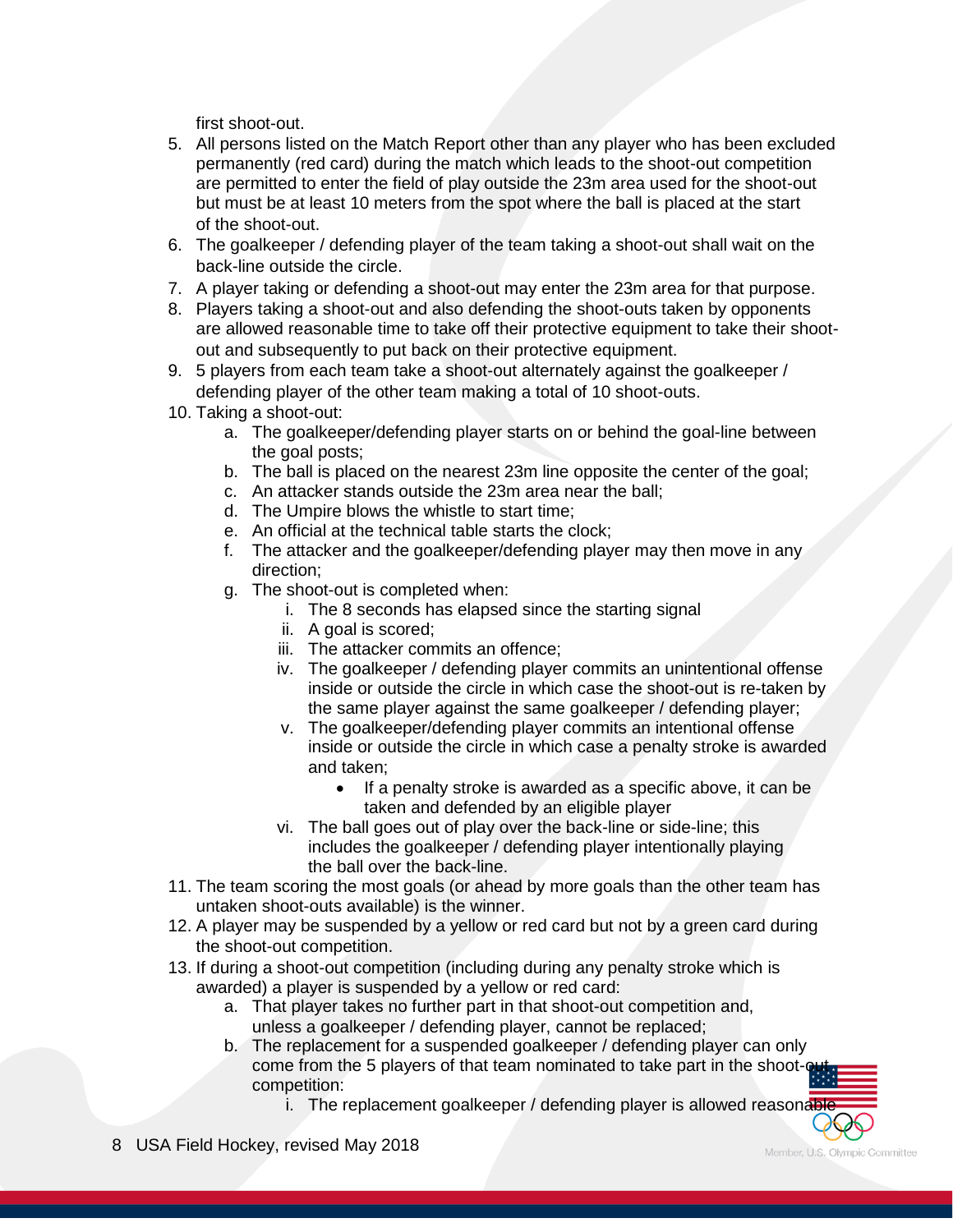time to put on protective equipment similar to that which the goalkeeper / defending player they are replacing was wearing;

- ii. For taking their own shoot-out, this player is allowed reasonable time to take off their protective equipment to take their shoot-out and subsequently to put it on again.
- c. Any shoot-out due to be taken by a suspended player is forfeited; any goals scored by this player before being suspended count as a goal.
- 14. If during a shoot-out competition, a defending goalkeeper / defending player is incapacitated:
	- a. That goalkeeper / defending player may be replaced by another player from among the players listed on the Match Report for that particular match, except as excluded in this Appendix or unless suspended by an Umpire during the shoot-out competition;
	- b. The replacement goalkeeper:
		- i. Is allowed reasonable time to put on protective equipment similar to that which the incapacitated goalkeeper / defending player was wearing;
		- ii. If this replacement is also nominated to take a shoot-out, this player is allowed reasonable time to take off their protective equipment to take their shoot-out and subsequently to put it on again.
- 15. If during a shoot-out competition, an attacker is incapacitated, that attacker may be replaced by another player from among the players listed on the Match Report for that particular match, except as excluded above or unless suspended by an Umpire during the shoot-out competition.
- 16. If an equal number of goals are scored after each team has taken 5 shoot-outs:
	- a. A second series of 5 shoot-outs is taken with the same players, subject to the conditions specified in this Appendix;
	- b. The sequence in which the attackers take the shoot-outs need not be the same as in the first series;
	- c. The team whose player took the first shoot-out in a series defends the first shoot-out of the next series;
	- d. When one team has scored or been awarded one more goal than the opposing team after each team has taken the same number of shoot-outs, not necessarily being all 5 shoot-outs, that team is the winner.
- 17. If shoot-outs are taken with the same player's subject to the conditions specified in this procedure and an equal number of goals are scored after a second series of 5 shoot-outs, additional series of shootouts will be taken
	- a. The sequence in which the attackers take the shoot-outs need not be the same in any subsequent series;
	- b. The team which starts each shoot-out series alternates for each series.
- 18. The Rules of Hockey apply during a shoot-out.

#### Appendix 2

#### SCORING APPEALS

In an effort to reduce the number of incorrect scores posted while maintaining all fairness to the athletes and teams involved, USA Field Hockey will honor only one Challenge (request) per team, per tournament for the review or change of a posted score. Should it be found that a result was posted incorrectly after verifying the official score card from the game, the result v be adjusted and the team retains its challenge to be used again later in the tournament if